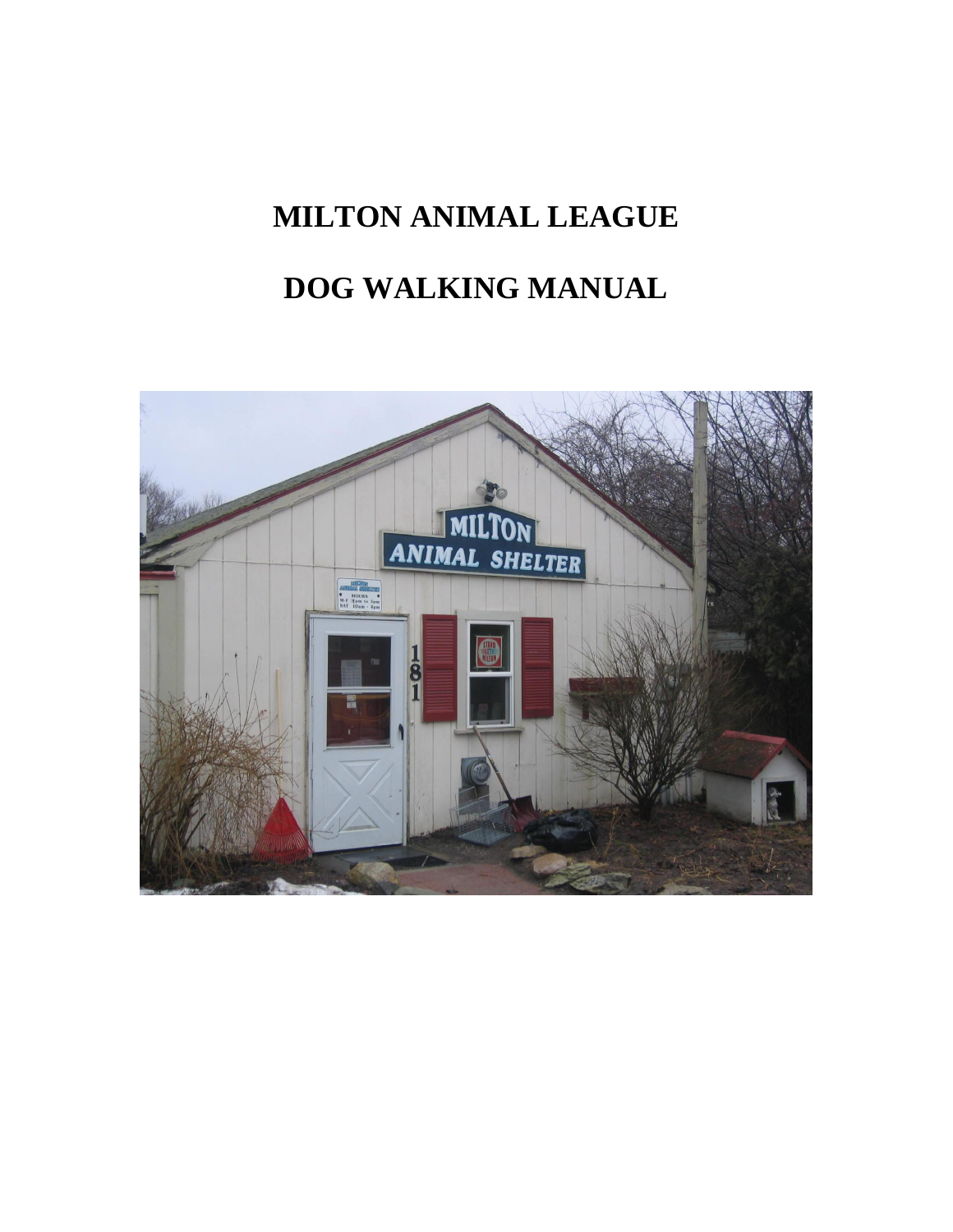#### **Introduction to Dog Walking at the Milton Animal League**

Dog walkers have a wonderful opportunity to make a difference in the lives of the dogs who spend time here at MAL before they are adopted. The main goal of our dog walkers is to make sure our dogs get exercise, socialization, and learn some basic manners. Walking dogs provides them with both physical and mental exercise. It provides socialization with a variety of different handlers and often our walkers will be a part of the positive training we give to all of our dogs.

Taking a shelter dog out for walks and socialization time can be challenging at times. Many of our dogs lack basic social skills, and some have had little or no experience walking on a leash. Many are unaccustomed to, or are cautious around, other dogs, children, or people with whom they are not familiar. Even short amounts of time spent in this socialization process with our shelter dogs can have a tremendous influence on their adoptability. The time you spend with our shelter dogs can have a wonderful impact on them – and on you.

It is important to read and understand the following rules to ensure that your time spent with the dogs will be enjoyable and beneficial for both you and the animals here at MAL.

#### **Before you walk dogs**

Walking in the winter snow, the mud or the rain can be fun with the dogs – but it can also be messy. In any season, please wear appropriate casual clothing, which you do not intend to keep clean!

Dog walkers should not wear necklaces, bracelets, dangly earrings or loose scarves. Dogs can get caught in them or grab them.

Volunteers who work directly with animals in any capacity must wear closed-toed shoes. Rubber-soled shoes are strongly advised to prevent slipping in the kennel areas. Since you can get muddy you might want to have a second pair of shoes to change into later.

Since the dogs can sometimes jump up, long pants and long sleeved shirts are recommended to prevent scratches.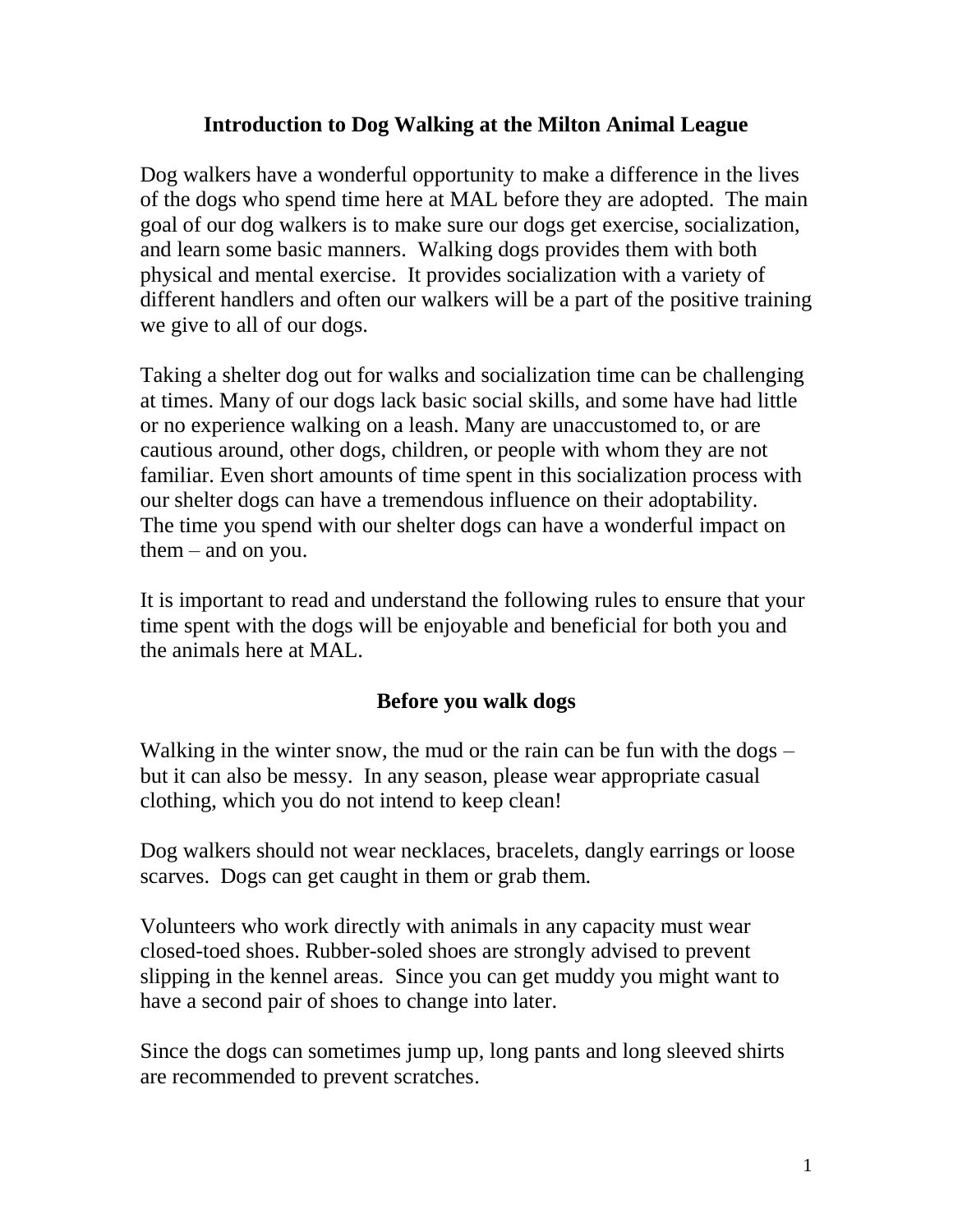## **Safety Check**

Always err on the side of caution when working with shelter animals.

Report any bites or injuries immediately. Stay current on appropriate vaccinations, such as tetanus.

Wash hands thoroughly with antibacterial soap or sanitize with gel before walking dogs, after walking dogs and between handling dogs from separate kennels.

Avoid hanging leashes or leads around your neck

Report back on anything out of the ordinary with the dogs: diarrhea, vomiting, hair loss, discharge of any kind, coughing, limping, bleeding, fleas, ticks, lethargy, etc.

## **Dog Walking Rules**

No volunteer may take a dog out of or return it to the kennel. A trained staff member will do this for you.

All dogs must wear their appropriate collar or no-pull harness to be walked. A staff member will put these on the dog for you.

Avoid all other dogs – even those on leash - when walking a shelter dog. Return to the shelter if an encounter seems unavoidable.

Dog walkers must take 'poop bags' and clean up after the dog, while on a walk or when in the outdoor pens and fields.

Do not allow the dogs to walk on lawns or other private property.

Dogs must wear a leash at all times when out of their kennel.

If for some reason you need to bring a dog into the office area, knock on the door and announce you have a dog, and wait for someone to say it's okay before you open the door. After getting the "ok" to enter, the dog should be behind you as you enter the office.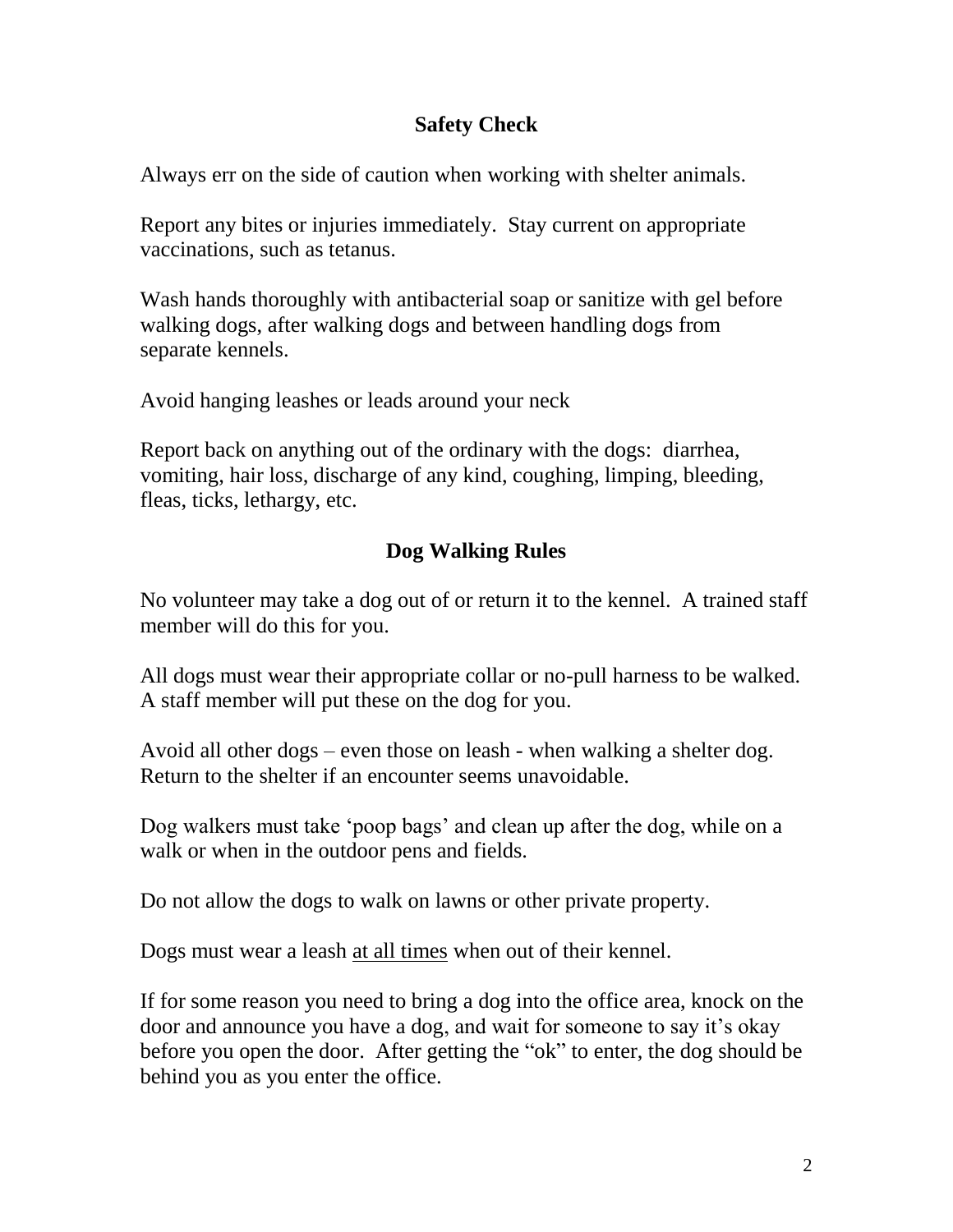## **Procedures Who Can Walk Dogs and What Dogs Can I Walk?**

Read the dog walking list on the door leading into the kennels. Each dog is rated as easy, medium, difficult or staff only. All walkers begin with the easy dogs and progress with walking experience. Please know your limits and don't try to exceed those limits. If a dog proves to be more than you can handle, please come back to the shelter. Never work with a dog that makes you feel uncomfortable or that you do not feel comfortable controlling.

We have established the following age guidelines for safety and liability purposes:

Those under the age of 16 are not able to volunteer as a dog walker.

Teens 16-18 cannot walk dogs autonomously. They must walk with an adult staff member or experienced dog handler until they are deemed experienced enough to walk the "easy" rated dogs by themselves.

Adults 18 and over with under 20 hours of dog handler experience can walk dogs autonomously, however they may only walk those dogs listed as "easy" on the walk sheet.

Adults 18 and over with 20 or more hours of dog handling experience can walk dogs listed as "easy" or "medium" autonomously; however we ask that you be aware of your own physical limitations in dealing with specific animals. The shelter trainers will determine if a walker is capable of walking a "difficult" dog.

Stray dogs being held at the kennel by the town are deemed "staff only" since they have not yet been evaluated, and thus they are not to be handled by volunteers.

The dog walking list on the door leading to the kennel area also serves as a message board for the volunteers. Please check this each time you arrive to walk dogs since it is often updated with important information on a specific dog. Try to walk dogs who have not yet been walked yet that day. Once you do walk a dog, please check off that dog to let others know that that dog has been walked. The office area contains the dog walking tools: leashes, harnesses, treats and the important 'poop bags'.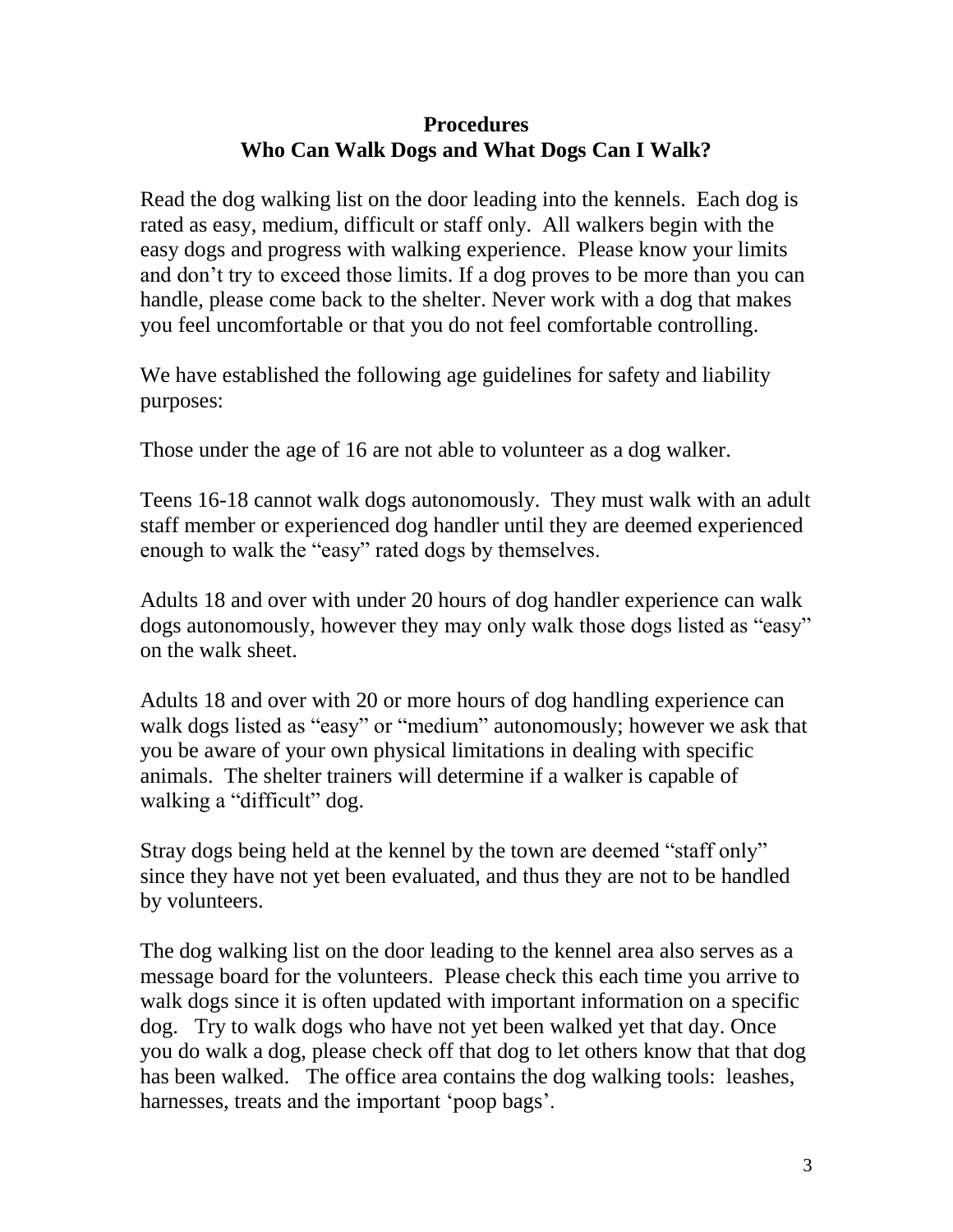#### **Body Language**

The first time you walk a dog, remember that part of your job as a walker is to read the dog you are with – and in turn the dog will be reading you. Humans relay information to dogs with our bodies, so watch your body language:

- \* When you meet any dog, don't make eye contact or stare at any dog
- \* Let the dog approach you let the dog sniff your hand
- \* If the dog does not immediately approach you, have patience
- \* Keep your side to the dog in other words do not lean over a dog, or face a dog with your chest and shoulders
- \* Bend down at the knees when greeting a dog; do not bend over at the hips and do not put your face close to the dog when bending down
- \* Pet the dog gently on the side of his body or back. Never reach down from above to pet a dog on his head – what the dog sees is a big hand coming toward him which can be scary or deemed an aggressive act
- \* Speak to the dog in a normal, soothing, reassuring voice
- \* Never hug, grab or kiss the dogs
- \* Never raise your voice or shout at the dog
- \* Move confidently but calmly avoid jerky movements around the dogs
- \* Always give full attention to the animal you are working with

Throughout your time with the dog, look at what the animal is communicating. They are always telling us something, we just have to learn their language. Dogs can see, hear, smell and otherwise sense subtle changes in our bodies. Your attitude will have an effect on the dogs.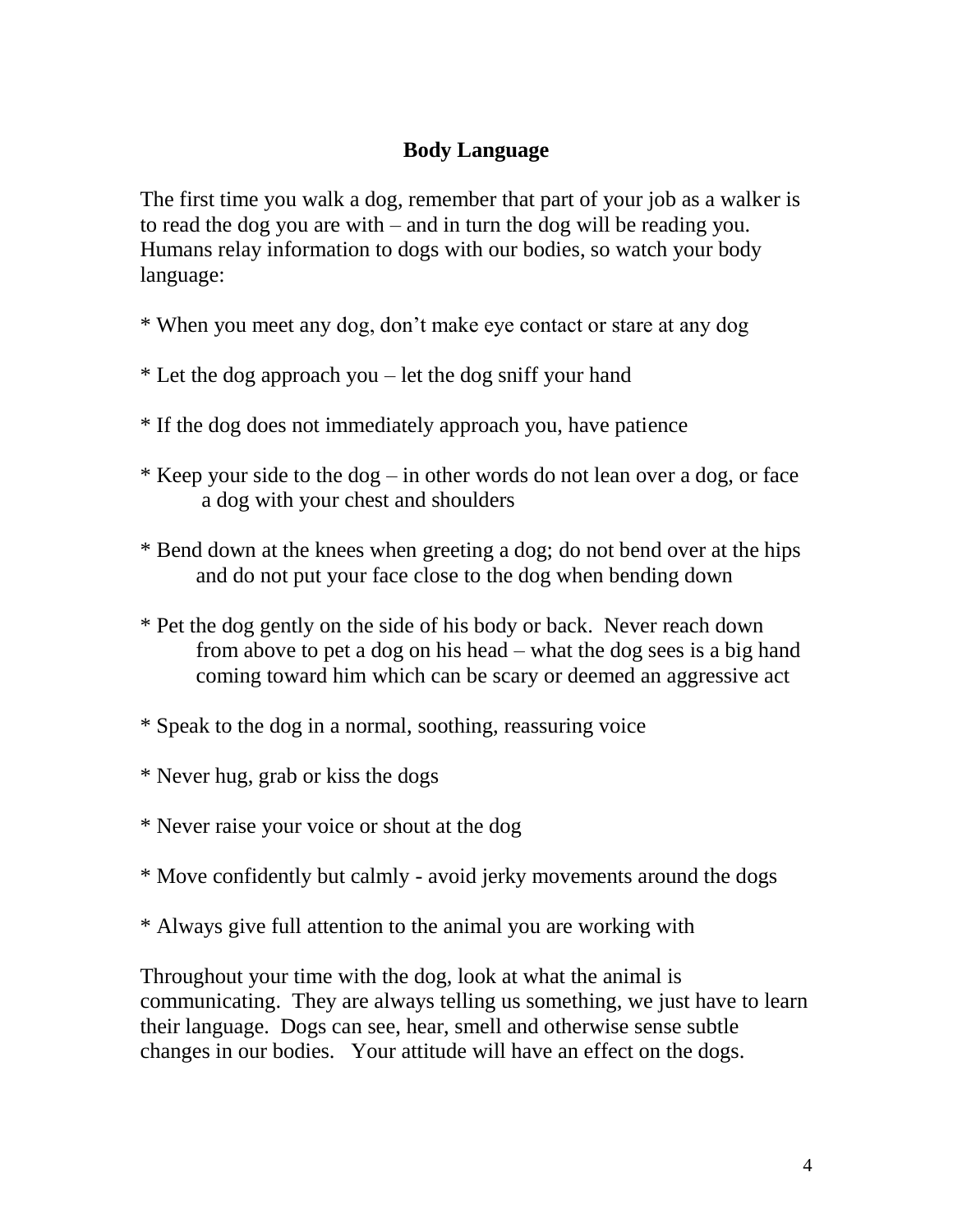If you are nervous, they will sense that. If you are not confident, the dog may react to that.

Here is a video on a "bad" meeting style versus a "good" meeting style:

<http://www.youtube.com/watch?v=02MErQ4I6MY>

## **Where Can I Walk the Dogs?**

Adult dogs may be walked on Governor Stoughton Lane.

Please be courteous to our neighbors; do not let shelter dogs enter or soil any yard or driveway. If a dog defecates while on a walk immediately pick it up using the plastic bags which are in the office and which you should take with you on each walk.

We have three fields here at MAL. Until you have been told otherwise, keep the leash on the dog, with the dog dragging the leash behind him, so that you will have an easier time controlling the dog if necessary.

Only one dog is permitted in a field at a time. Be sure to check if the yard is in use before walking through with a dog.

The large yard to the right side of the building has one gate. Make sure the gate is securely closed and do not drop the leash until it is.

There are two smaller yards to the left side of the building. The one on the far left has one gate; the smaller of the two has a double door entry. Again, keep the leash on the dog, with the dog dragging the leash behind him, so that you will have an easier time controlling the dog if necessary. Also, make sure the gate is securely closed before you drop the leash.

Dogs should never be left unattended in any of these fields.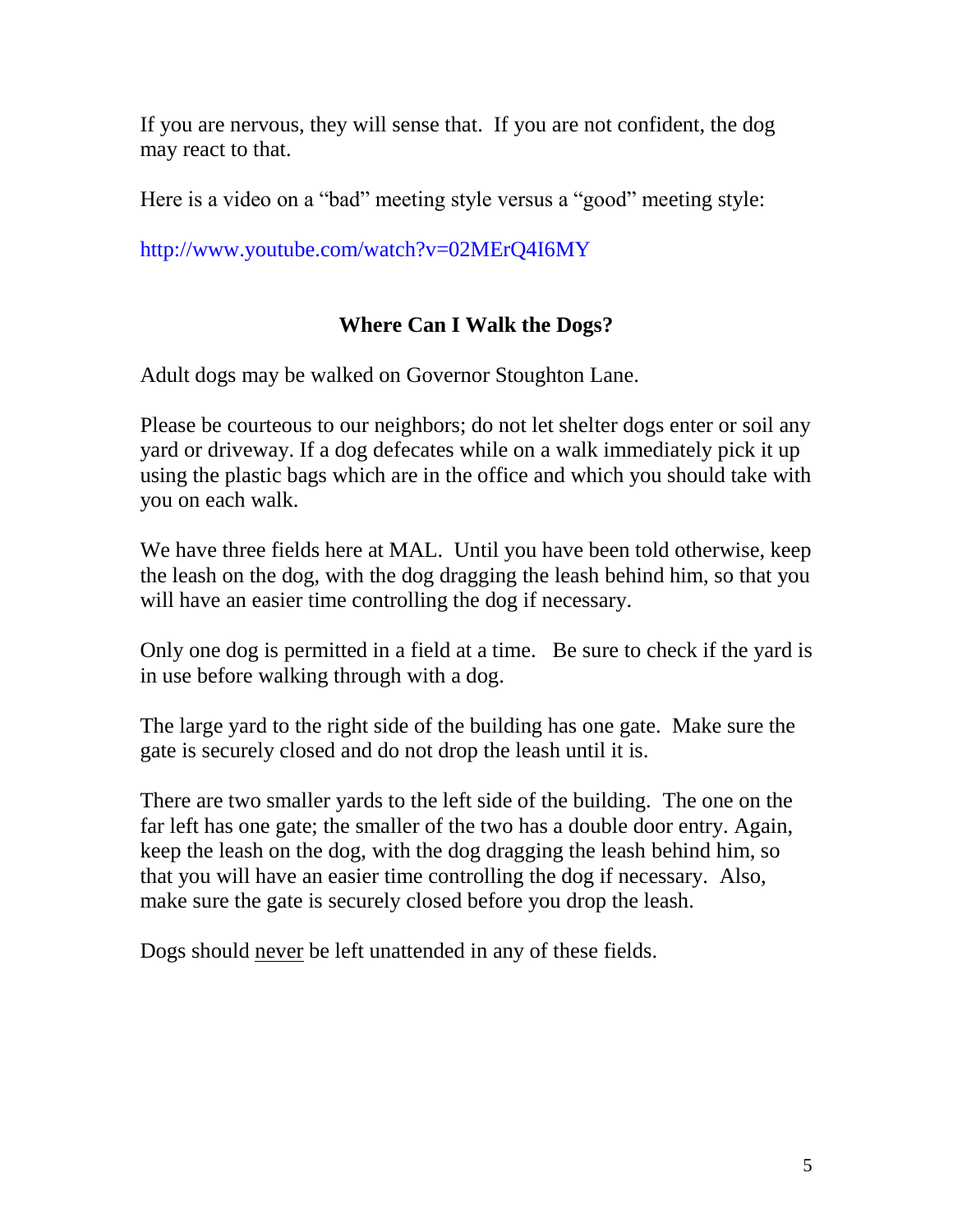## **Can Dog Walkers Help With Training? YES**

Sometimes a walk is just a walk and not a time to train. Sometimes they just need to run off some energy and they are not mentally in the right mode to learn a new behavior. But if the dog is ready to learn, we are ready to teach. Dogs with even a basic grasp of proper manners and leash etiquette will find new homes more quickly.

Before any walker or volunteer attempts to help train any of the MAL dogs, they first must have a training consultation with the shelter trainers. Not every dog is at the same place in the training scale and therefore the dogs will likely all be at different levels or certain dogs may be working on specific tasks or behaviors. In addition, what one person may think of as positive training methods, might not be what the shelter staff believes is the best training methods to be used with the animals, so all of this must be discussed in detail so that all people working on training are 100% consistent in their methods.

MAL uses positive reinforcement training techniques to gently guide our dogs to perform desired behaviors. This training style improves an animal's confidence in people, motivates and challenges the dog, helps the animal without fear and is a wonderful way for an animal to learn a new behavior. Positive reinforcement is very simple to use and learn by both the humans and the dogs. The crucial steps are:

Consistency, consistency, consistency. We can't say this enough. All people that work with the dog must follow the same training style and language used.

Positive reinforcement, i.e., Praise and Treats. Each time dogs perform a desired behavior, we say "good dog" and give them a treat. If the dog fails does not do desired behavior, do not reward it.

Practice: "Practice does not make perfect, practice makes permanent." The more the dog succeeds at the desired behavior, the more permanent this behavior will become.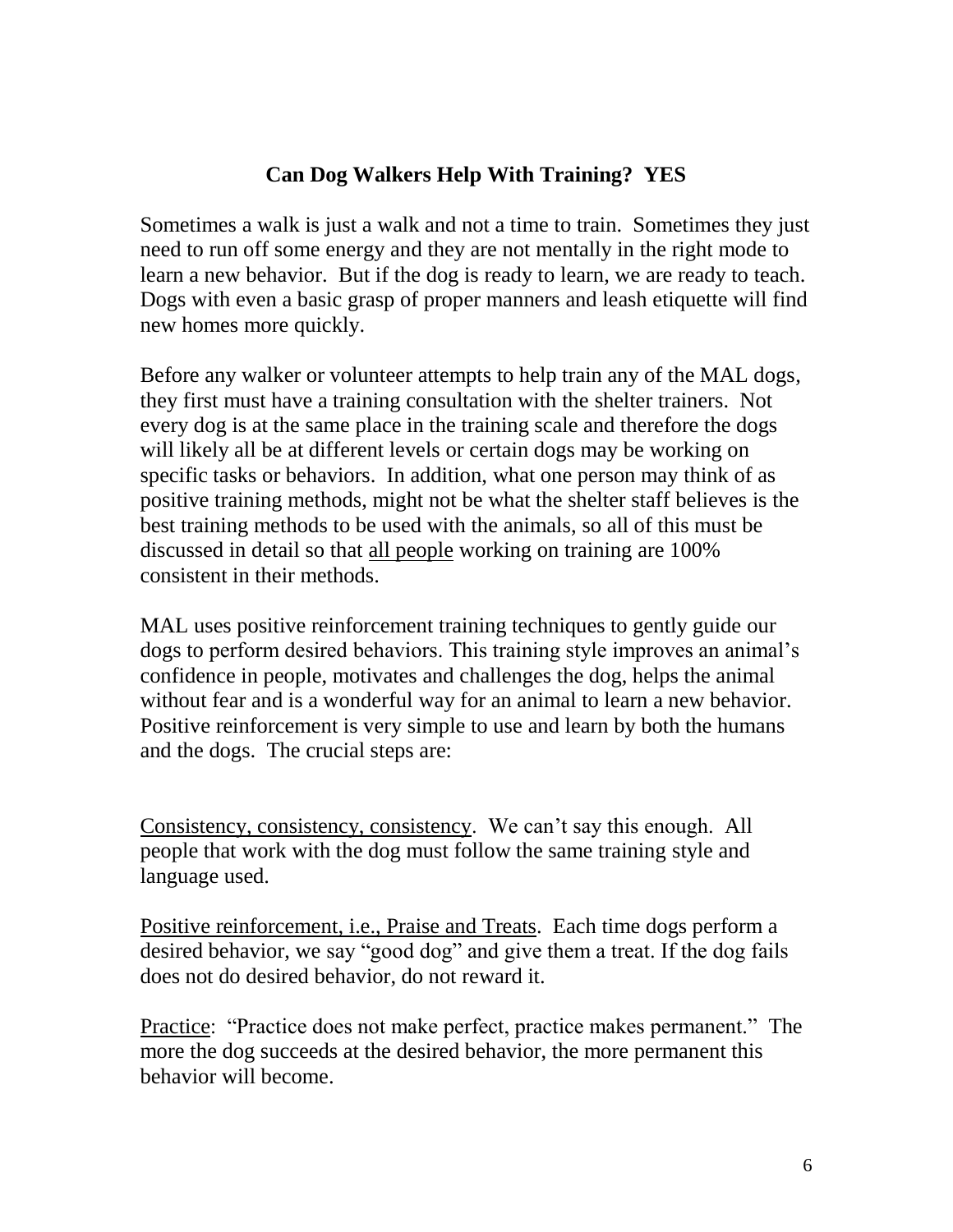Timing: Proper timing is one of the most important aspects of positive reinforcement, but unfortunately this is where the humans are often poor learners. A dog must be rewarded with praise ("good dog"/treat) within three seconds - if the dog is rewarded after three seconds, you are actually rewarding something else.

Patience and calmness: Dogs will pick up on any changes in your body language, tone or attitude of the people working with them which not only can confuse the dog but it can make the training more difficult. If you become frustrated then immediately stop training and pick it up again another day with a fresh outlook.

## **Calmness in the Kennels**

Kennel stress: Many shelter dogs suffer some level of stress when entering a kennel environment; it is an unnatural, usually unfamiliar, highly competitive, unsocial environment for the dog to be housed.

Our goal is to reduce the level of kennel stress in our dogs. One step we have implemented is to limit the amount of visitors in the kennel areas. Only approved staff and dog walkers with approval should enter the kennel area.

When one enters the kennel area, make sure you bring a handful of kibble treats with you. Stop briefly at each kennel and wait for the dog to stop jumping or barking. Give the dog a few seconds to control himself (four paws on the floor and no barking). If the dog responds – even for a split second—give the dog a treat and move on. If a barking dog stops when he sees you coming, give treat immediately. If the dog does not get control of himself, don't look at the dog, turn your back and wait. Keep an eye on him and when he is at his quietest (quietest for him) reward the quiet.

Here is a video of this technique:

## [http://www.youtube.com/watch?v=ipZHTtStS\\_Y](http://www.youtube.com/watch?v=ipZHTtStS_Y)

Dogs will quickly learn that jumping and barking at a cage door is does not get them a treat but that being quiet and sitting gets them fun stuff like walks and treats. As simple as this seems, it really increases shelter adoption rates.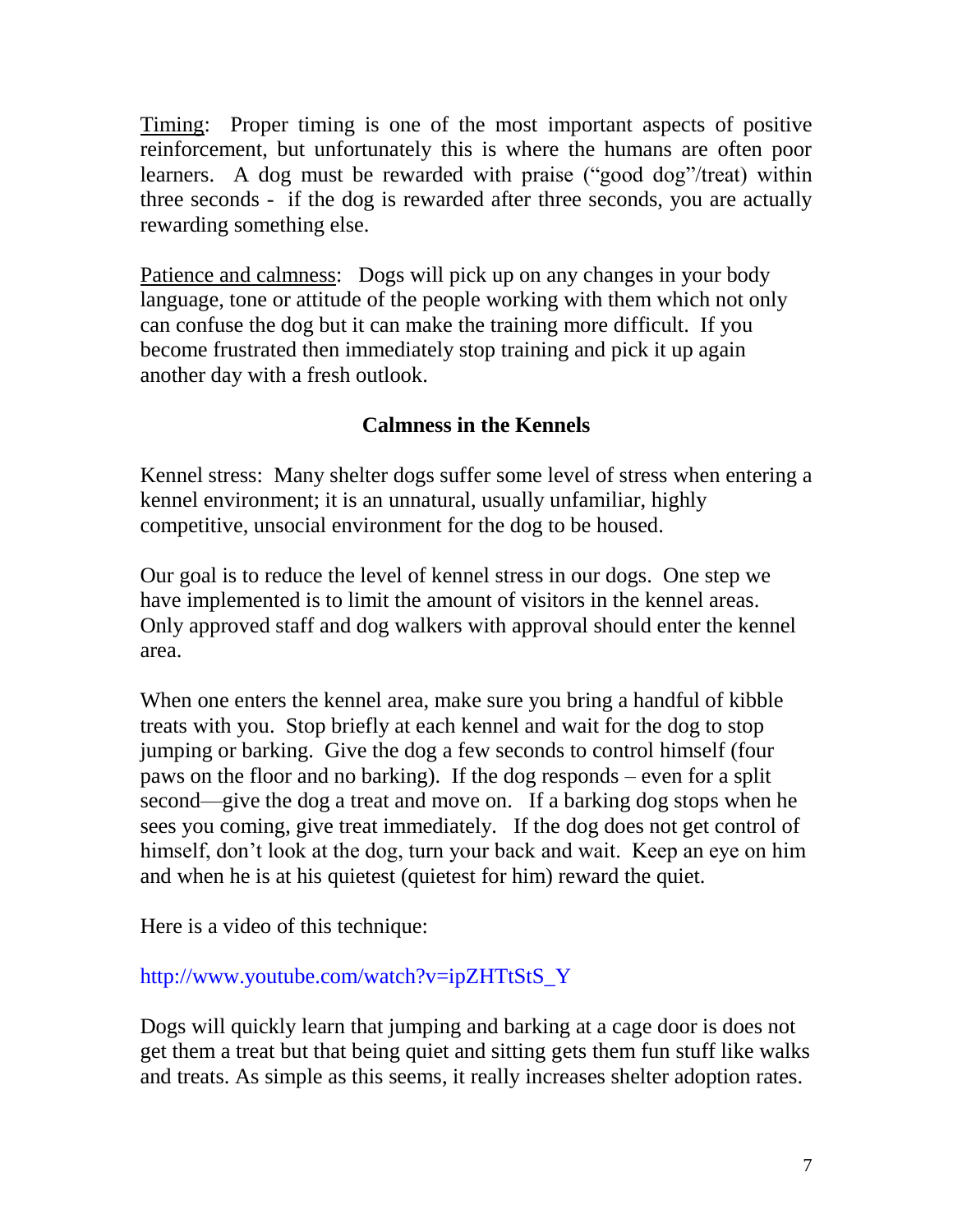## **What Else Can I Help The Dog Learn?**

Loose Leash walking is a wonderful behavior for our dogs to learn. A dog that walks politely on leash without pulling has an easier time getting adopted. To help a dog learn this behavior, it is important for the walker not to become frustrated with the dog. Patience is key.

There are two variations of this training. For younger dogs, when the dog runs in front of the walker with a tight leash, immediately turn 180 degrees and start walking in the opposite direction. Yes, you will be turning around and around at times! But the dog learns to walk behind the walker and that progression occurs when he is not pulling on the lead.

The second variation is very often used with older dogs: if the dog pulls, stop walking. If he does not stop pulling call him back to you, then when the leash is loose, begin walking again. If he pulls, stop walking and repeat. If he goes several steps without pulling, reward the dog with a "good walk" praise. If might take awhile to go to short distance, but that is ok. Lots of repetition and positive responses.

Here is a brief example of both of these techniques:

## <http://www.youtube.com/watch?v=Fu06fTwjFjA>

"Sit" command: Lets the dog learn that it should have his butt on the ground. For consistency, we will all use the following procedures to train a dog to follow the "sit" command:

1. Take a small bit of treat and hold it slightly above and in front of the dog's head. If your hand is too far above the dog, the dog will jump up trying to get the treat. So keep your hand low enough so that you are holding the treat just above the dogs muzzle and skull.

2. Begin moving your hand towards the rear of the dog and say "sit." The dog will follow the treat until he is forced to place his butt on the ground to continue to see the treat.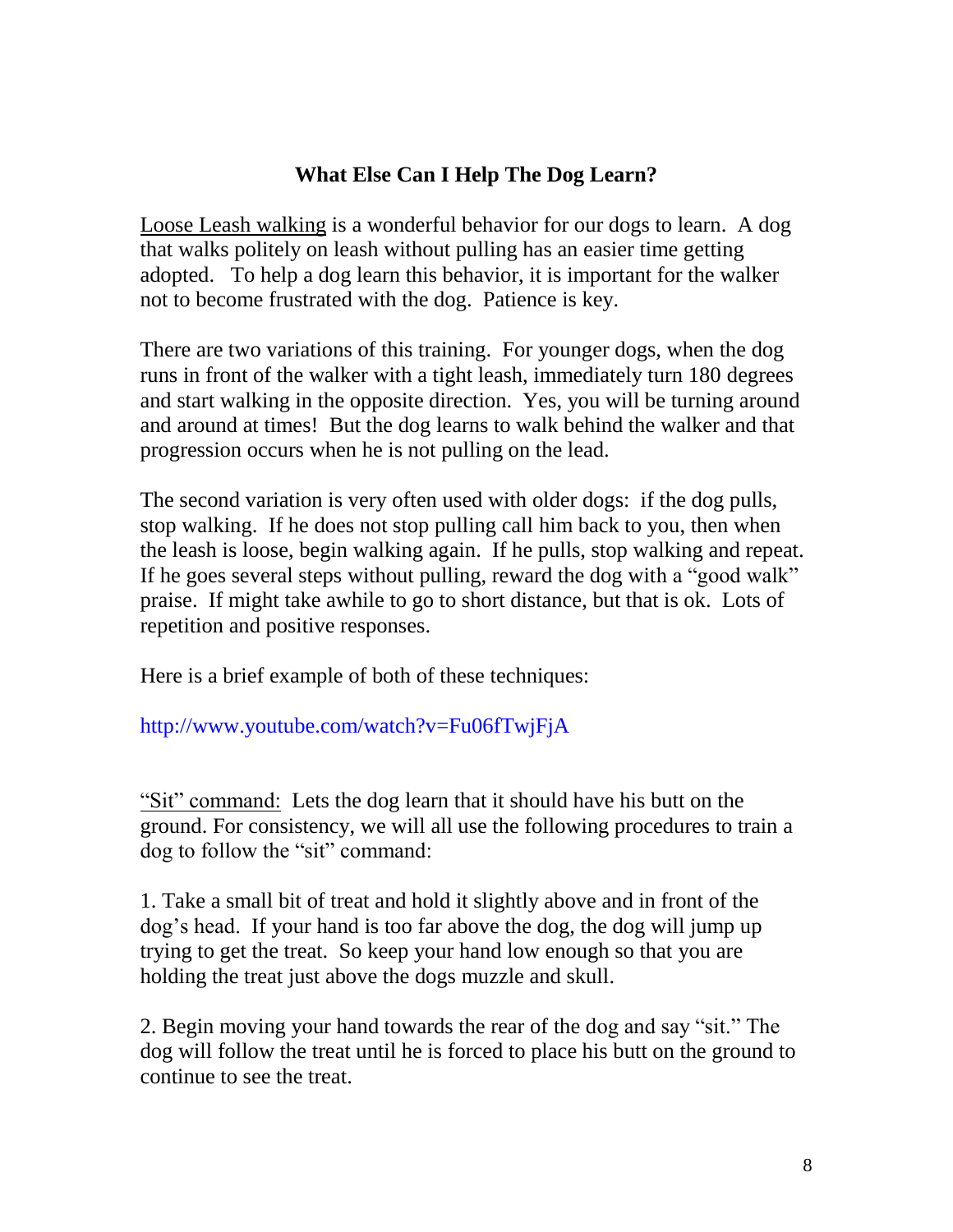3. Immediately give the treat to the dog when the butt hits the ground, and praise him saying, "good sit."

4. If the dog crouches back instead of sitting, treat it and, next time, require him to go further or fully sit.

5. If the dog jumps up, don't give a treat and return to step 1.

Here is a video of the sit command:

## <http://www.youtube.com/watch?v=CFSVhZO-UrY>

Do not push on a dog's hind end to get him to sit. This is NOT positive reinforcement and it can hurt the dog. The dog learns by doing the behavior himself not by being manipulated into a position.

Work on training away from distractions such as other dogs, people or cars.

"Drop It" command: Lets the dog learn to release a possession.

Since "Drop It" involves a trade, we first use another toy as a trade. If the dog has a toy in his mouth, say "Drop It" and show another toy for the dog to have. Once he drops the initial toy, say "Good Drop It" to reinforce the term with the action.

The next step, once the walker has permission from the shelter trainers to do so, they can advance to having the dog drop a toy by using food, so it has to be a treat that is really really worth it. Most shelter dogs are pretty food motivated, so once you have been given permission to work with a dog on "Drop It", grab some treats from the office area.

1. Get the dog to play with a toy. When the dog has the toy in his mouth, Show the dog a treat, keep the treat close enough to his muzzle so he does not jump up or forward. He will open his mouth to take the treat;

2. Again, timing is important because the instant the dog opens his mouth, the toy will be released and you say "Drop It" simultaneously. The dog then gets the treat AND he gets the toy back. Don't keep the toy; the dog should not "lose" for giving up the toy. Teaching a dog that giving up his possessions is a good thing. It discourages resource guarding, a common behavioral reason for euthanasia.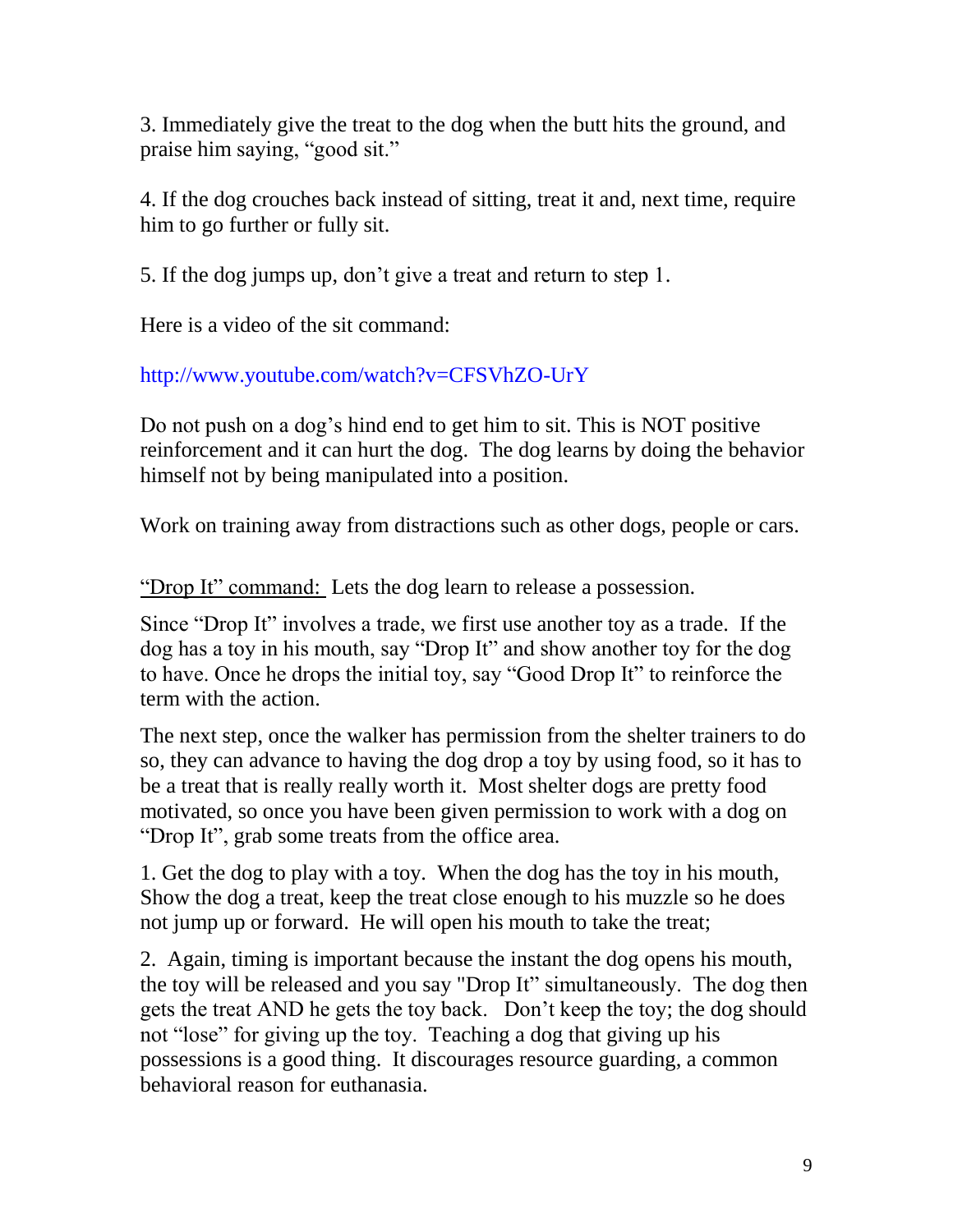3. Repeat, repeat, repeat. With repetition, the dog will learn to associate "Drop it" with mouth opening.

Here is a video of both of these steps:

[http://www.youtube.com/watch?v=CBvhOKgWU\\_4](http://www.youtube.com/watch?v=CBvhOKgWU_4)

"Off" command: Lets the dog know that all four paws should be on the floor and is most often used when a dog has jumped up with its front paws onto a person.

For consistency with our training we will all use the following procedures to train a dog to follow the "off" command:

1. When a dog jumps up on you with its paws, pull your hands close to your body and turn away while saying "off."

2. As soon as the dog has all four paws on the ground, turn and praise him with a verbal praise of "good dog" and a treat.

3. If the dog jumps up again, repeat steps 1 and 2.

Remember that repetition is very important. But make sure that you are repeating the correct steps. Often handlers accidently reward a jumping dog that jumps up by touching it, talking to it and looking at it. Watch what most people do at the dog park. A dog jumps up and the owner pushes the dog away, yells at it to stop and glares at the dog. In the dog's mind, he has received three rewards.

Please do not unintentionally reward a dog showing this kind of unwanted behavior.

Here is a video of the "Off" command training:

<http://www.youtube.com/watch?v=6qGqZdzHzR8>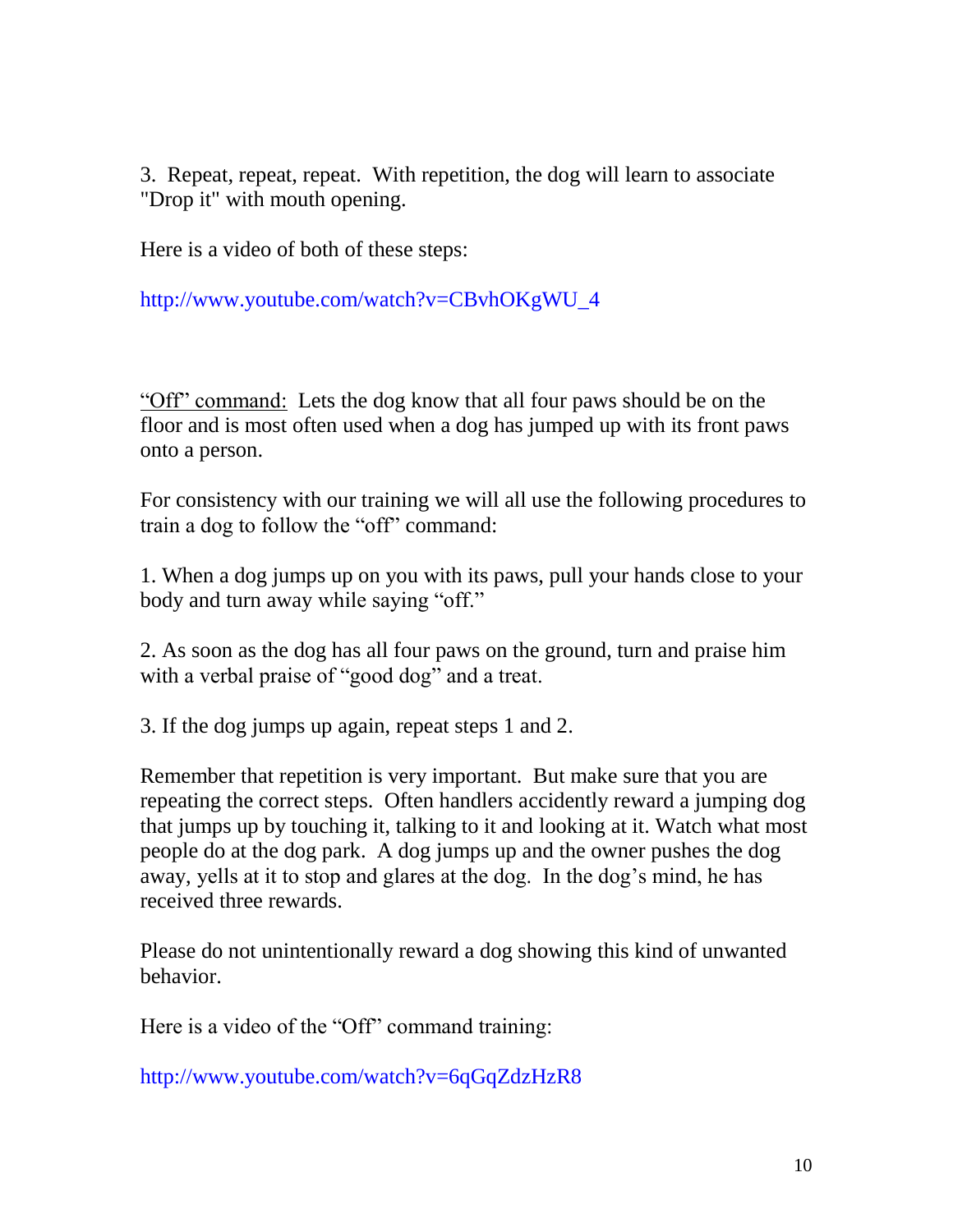#### **Parallel Walking**

Parallel Walking: Having two dogs walking in parallel is advanced and can only be practiced with the permission of the shelter trainers. It is often done to assess a shelter dog's reaction to another dog or to desensitize a dog who is nervous around other dogs. It is also the best way for any dog to be introduced to a new dog.

Two walkers and two dogs are needed. The people holding the leashes position themselves between the dogs. The people and dogs will both be walking in the same direction – with each leashed dog walking parallel or side by side to each other; HOWEVER there should be enough space between them that on an extended leash, they could not reach one another. In the beginning, the more space between the dogs the better.

Don't let one dog be in front, they should be side by side. Don't be in a rush to get the dogs too close together. The walkers should walk slowly, steady and confidently. Watch the dogs' body language when they look at each other. Ideally we would like to see soft, relaxed faces bright with interest, but not tense or "hard". If there are stares, growls or if the dogs stiffen when they look at each other, increase the distance between them. Repeat these walks many times, gradually decreasing the distance between the dogs if possible. Sometimes it may take weeks or longer before a dog is ready to be walked parallel to another dog.

When turning around, make sure the dogs stay on the outside. Often on the turnarounds is when the dog's get too close to each other. Also even if the dogs seem fine or are seemingly ignoring one another, keep your attention on the dogs at all times.

Parallel walking enables dogs to learn about each other at a safe and controlled distance: they can read each other's [body](http://dogtrainer.quickanddirtytips.com/dogs-facial-expressions.aspx) language, become familiar with each other's smells while nervousness and excitement have time to dissipate. It is your job to keep the dogs at a safe distance to one another and watch for signals of stress from the dogs in order to assess how the walk is progressing.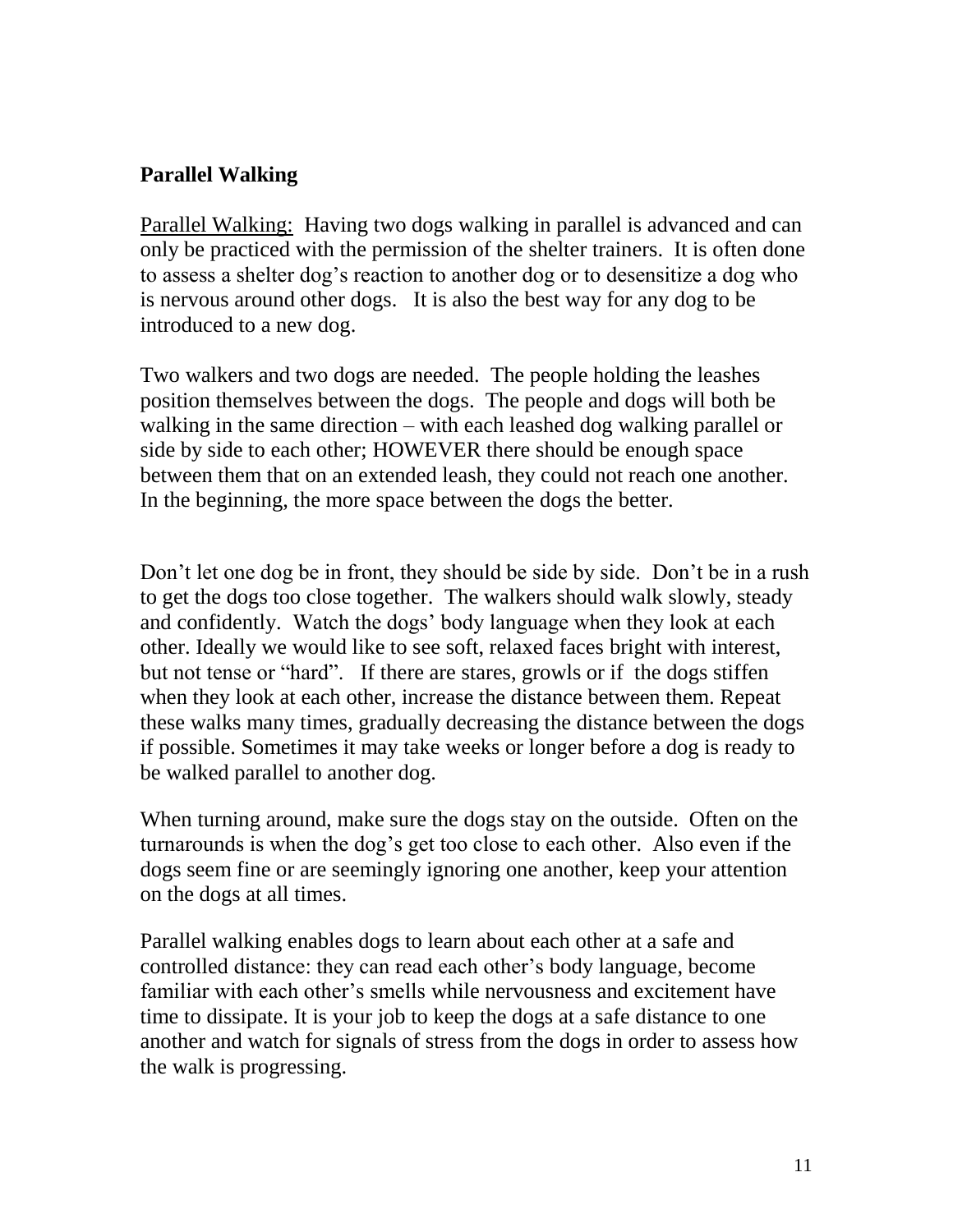Here is a video of the parallel walking technique. Please keep in mind that in this video, for the purpose of showing the different placement of dogs and walkers, we did not stay on the same positioning for the time normally expected. This was done with dogs with which we were well acquainted, with experienced handlers and was done for the purpose of demonstration:

<http://www.youtube.com/watch?v=sKwTfobsuxs>

## **Calming Signals**

Calming signals are used by dogs to communicate with each other and humans through the use of body language. The signals are triggered as soon as there is anything which triggers stress and nervousness and they are used to let the other dog know they are not a threat and to calm themselves down. Often these calming signals come in quick succession so the dog walkers will really have to be observant to see them. With experience you will learn to see them. Here are some examples of the most common calming signals to look for and please report back to the shelter trainers after the walk on what you have seen:

Look Away - Turning of the head – This can be either a fast turn of the head to the side or back or held to the side or back and it is a sign that the dog is uncomfortable and he is trying to indicate avoidance to any stress or threat.



Here is a video of some look aways/head turns: <http://www.youtube.com/watch?v=D1oMkZEW6-Y>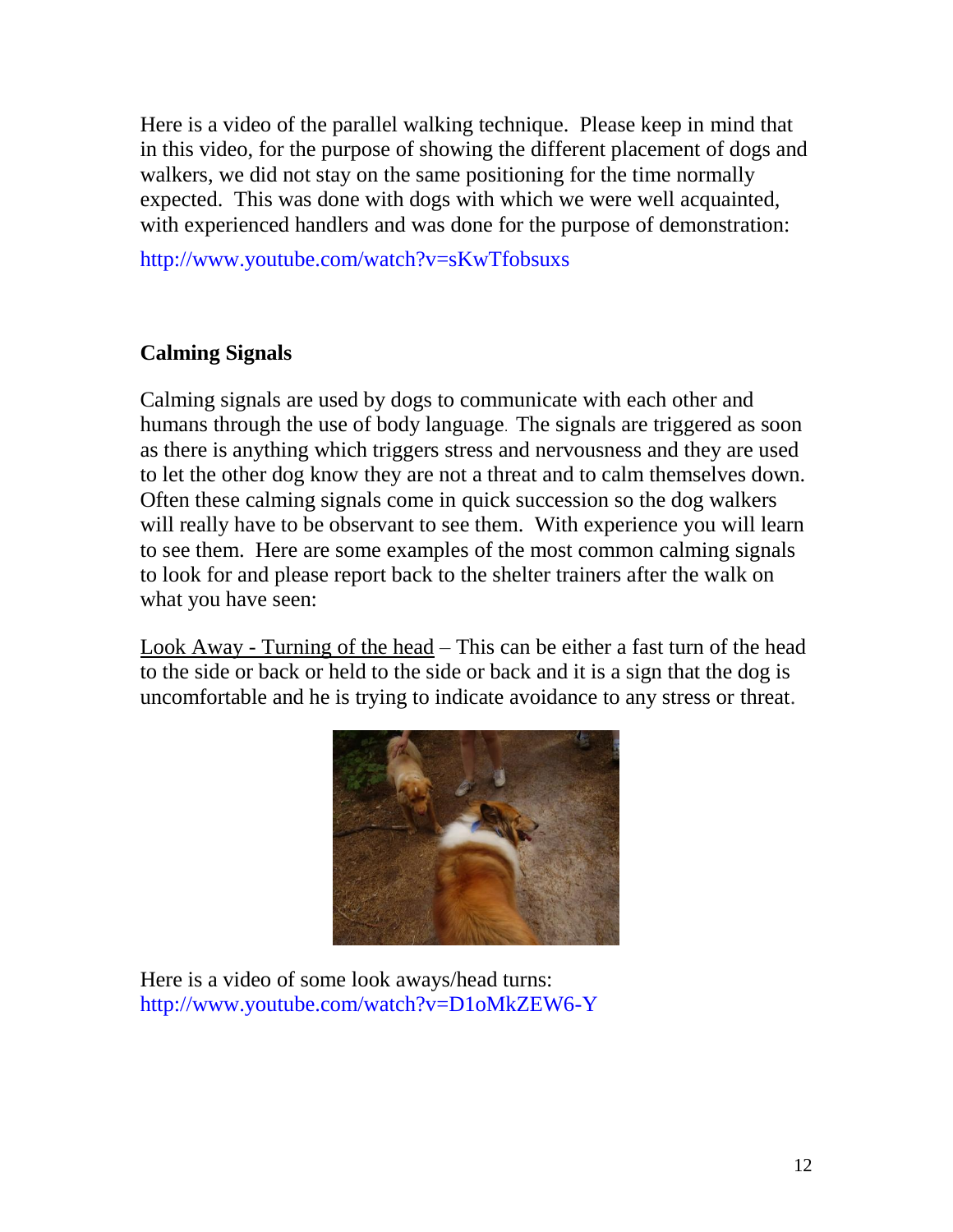Turning away – This is similar to a human turning away when the dog jumps up on you, you are telling them that you are not comfortable with that behavior. So watch to see that if during parallel walking a dog turns his side or back to the other dog it. You will see this behavior a lot during dog introductions and also at dog parks when the dogs might be nervous in a new situation or when play begins too get too rough or wild - the dogs will turn away in order to calm themselves or the game down.



Here is a video of a complete body turn away: <http://www.youtube.com/watch?v=aqxQS3-SzQs>

Licking – If you notice a dog quickly moving his tongue and licking, especially when approaching another dog, this is a signal from one dog to another that he is not a threat.



Watch closely on the video (and in real life too) as the licking can be difficult to observe sometimes:

<http://www.youtube.com/watch?v=kWxhVf25JfA>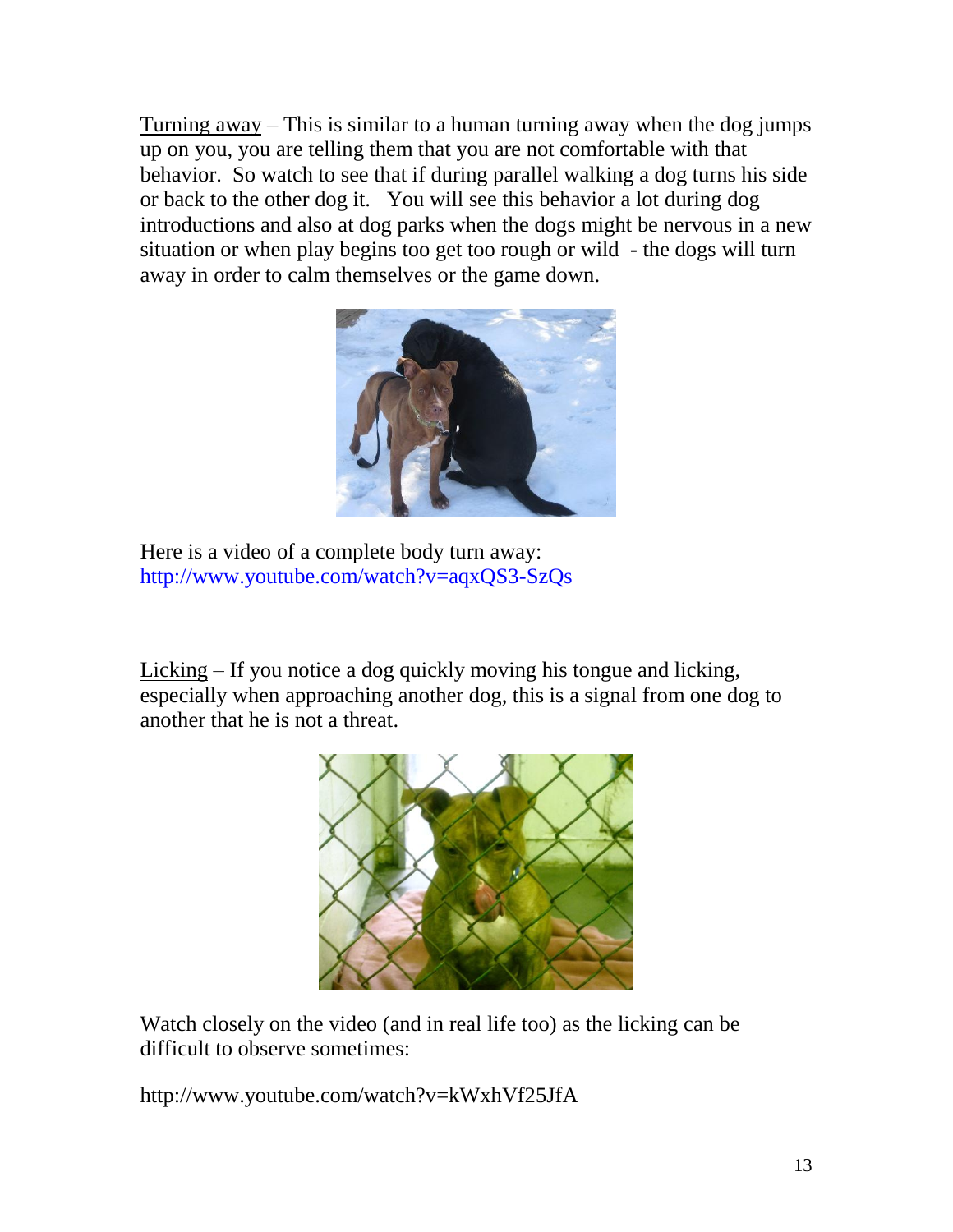Shaking off – This is probably the most common calming signal used by dogs. This will look like the dog is shaking water off of his back, but there is no water!



In essence, the dog is 'shaking off' the nervous energy around him: <http://www.youtube.com/watch?v=RO3uL7mxRI4>

Scratching – If all of a sudden the dog, in a stressful situation, starts scratching himself, that is a calming signal similar to shaking off  $-$  he is attempting to scratch the nervousness away:

<http://www.youtube.com/watch?v=HthUZNK6gO4>

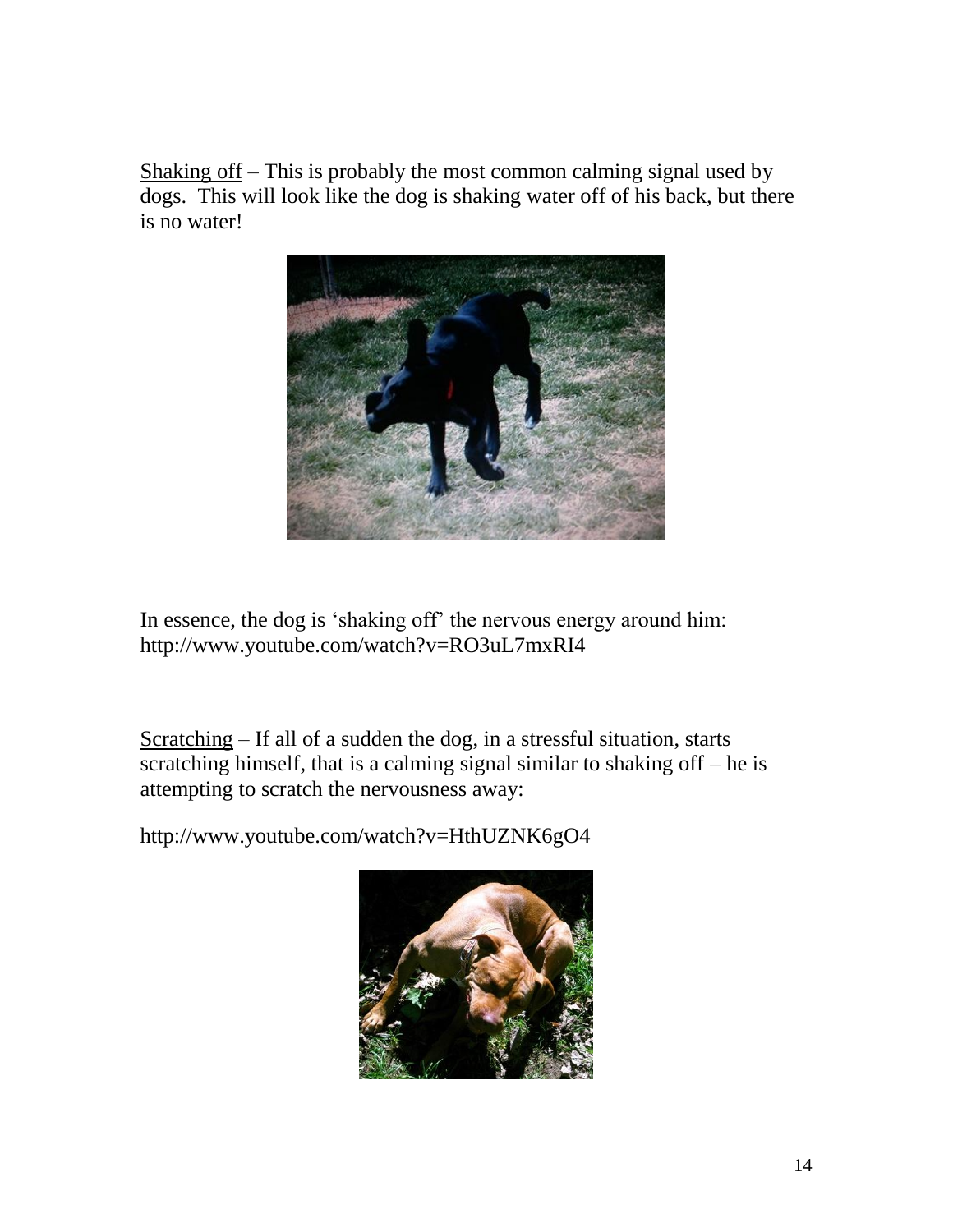Yawning – Yawning is often a signal used by the dog in situations where he is uncertain – in the veterinarian's office, when approached by a stranger, travelling in a car – and when parallel walking with other dogs. Be on the lookout.



<http://www.youtube.com/watch?v=cStQp4qSbOE>

Calming signals are not only used from one dog to another, but the dog may also be using these signals towards you! So watch how the dog is responding to you – and respond in kind (if possible), such as turning when they turn, yawning after they yawn, etc. Communication comes in all forms.

## **Taking the Dog out of the Kennel**

If with experience, you are given the responsibility of taking a dog out of the kennel, please follow the following steps:

Even nice dogs can get overly excited or competitive when a walk is involved. It is too stressful and sets off the dogs not being walked. To cut down on this heightened state, don't take the dogs through the office. Instead, lower the guillotine doors to "lock in" the dogs on the side of the kennel in which you are going to walk a dog, leaving "out" the dog furthest away from the gate. Take a leash and walk to the outside kennel area. Make sure to close the fence door behind you so the outside kennel area is secure.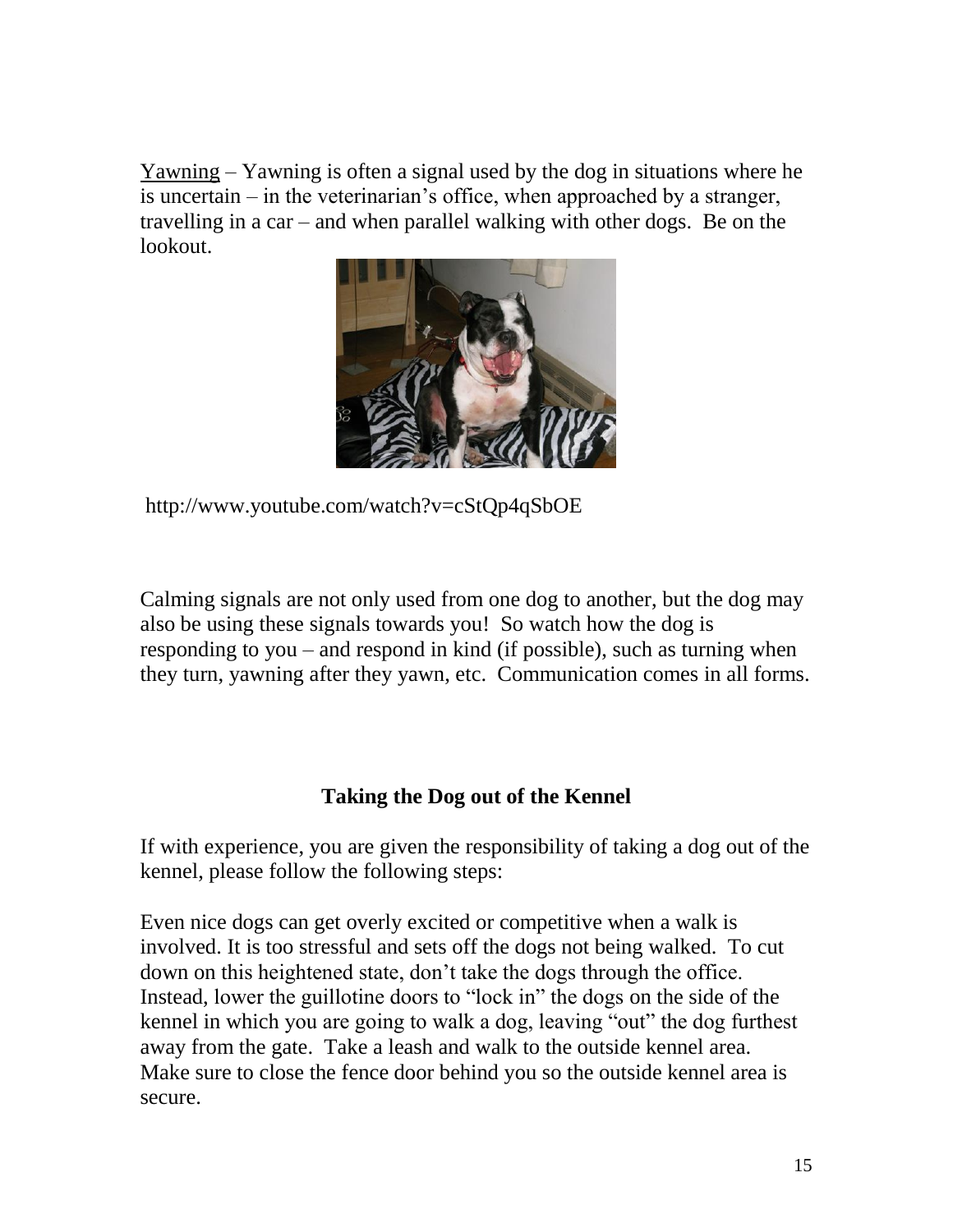Unlock the latch. Block the kennel door with your body and step into the kennel, latching it behind you. With control, leash the dog. Never drag a dog by the leash. If the dog refuses to leave the kennel, you should spend extra time with him in the kennel area to make him feel more comfortable leaving with you. In order to allow the dog to hear your voice and be rewarded for being near you, say his name, and give him a treat, repeat, repeat, repeat – name, cookie, name, cookie, name cookie. If a dog seems scared or stubborn, don't force it. Dog escapes do happen from individual kennels, which is why it is very important to keep the outside fence doors closed at all times.

Once you are done with your walk with the dog, return the dog to his outside kennel area by stepping into the outside kennel area with the dog and unleashing him. When moving back out, block the door with your body and close the date and then lock the latch. As a final step, go back inside and raise up the guillotine door for the next dog in the row to be walked.

Here is a video on these steps

<http://www.youtube.com/watch?v=VNoZHXLRqv8>